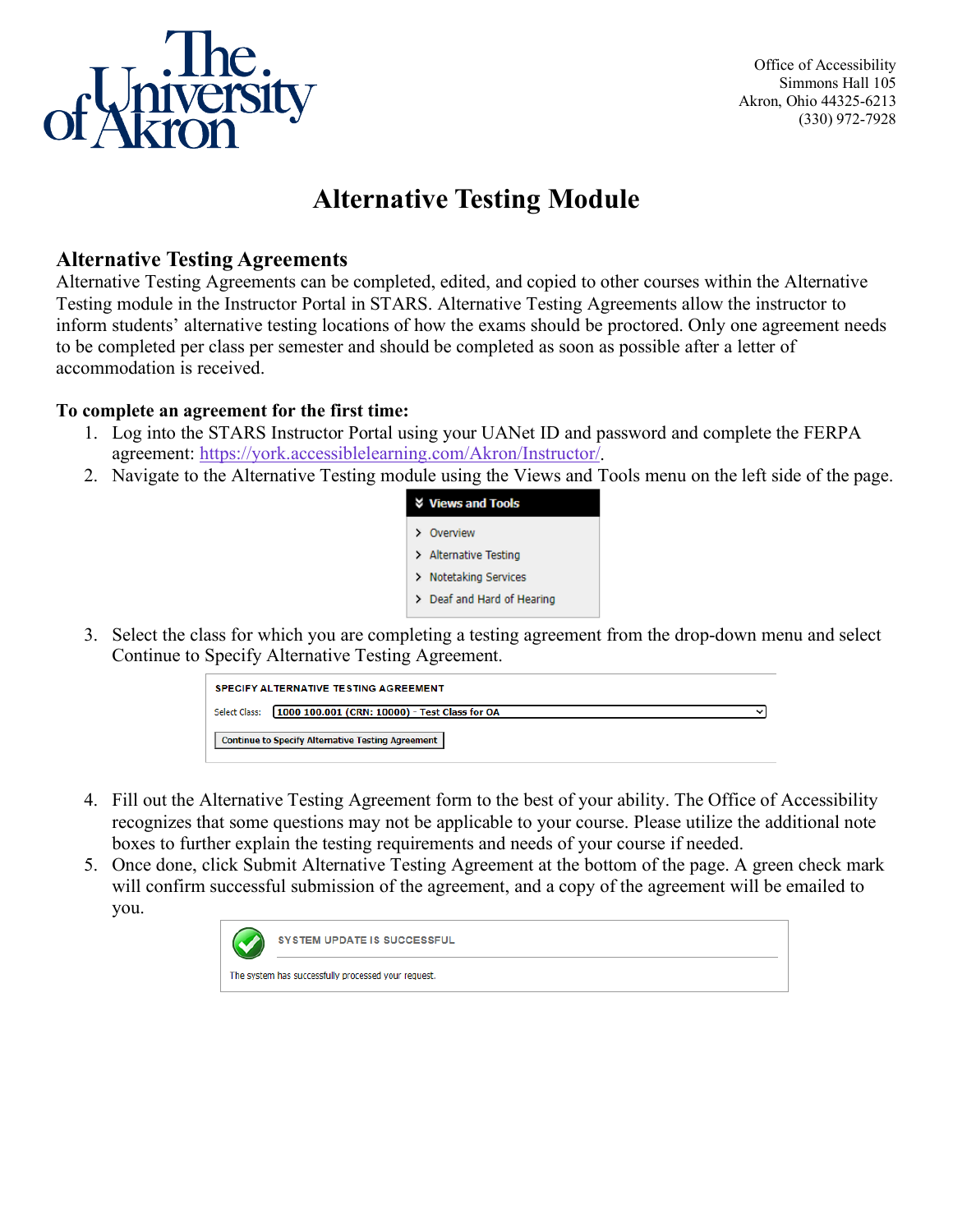#### **To edit an existing agreement:**

- 1. Log in to the STARS Instructor Portal using your UANet ID and password and complete the FERPA agreement: [https://york.accessiblelearning.com/Akron/Instructor/.](https://york.accessiblelearning.com/Akron/Instructor/)
- 2. Navigate to the Alternative Testing module using the Views and Tools menu on the left side of the page.

| <b>V</b> Views and Tools   |
|----------------------------|
| > Overview                 |
| > Alternative Testing      |
| > Notetaking Services      |
| > Deaf and Hard of Hearing |

3. Select the class for which you are editing the agreement and click View.

| <b>LIST ALTERNATIVE TESTING AGREEMENT</b> |                                                                                                                                                                                                                                                                                                                                   |  |
|-------------------------------------------|-----------------------------------------------------------------------------------------------------------------------------------------------------------------------------------------------------------------------------------------------------------------------------------------------------------------------------------|--|
|                                           | Hint: If you need to make any changes, please select the following Alternative Testing<br>Agreements and click View. If you would like to make a copy of your Alternative Testing<br>Agreement to another course, please use the following function to select your source<br>Alternative Testing Agreement and your other course. |  |
| Select:                                   | 1000 100.001 (CRN: 10000) - Test Class for OA $\sim$<br><b>View</b>                                                                                                                                                                                                                                                               |  |
| Copy to:                                  | $\checkmark$                                                                                                                                                                                                                                                                                                                      |  |

- 4. This will allow you to view the existing agreement and make changes as needed. Whenever a change is made, you will need to click Update Alternative Testing Agreement at the bottom of the page.
- 5. A green check mark will confirm successful submission of changes to the agreement.

| <b>SYSTEM UPDATE IS SUCCESSFUL</b>                  |
|-----------------------------------------------------|
| The system has successfully processed your request. |
|                                                     |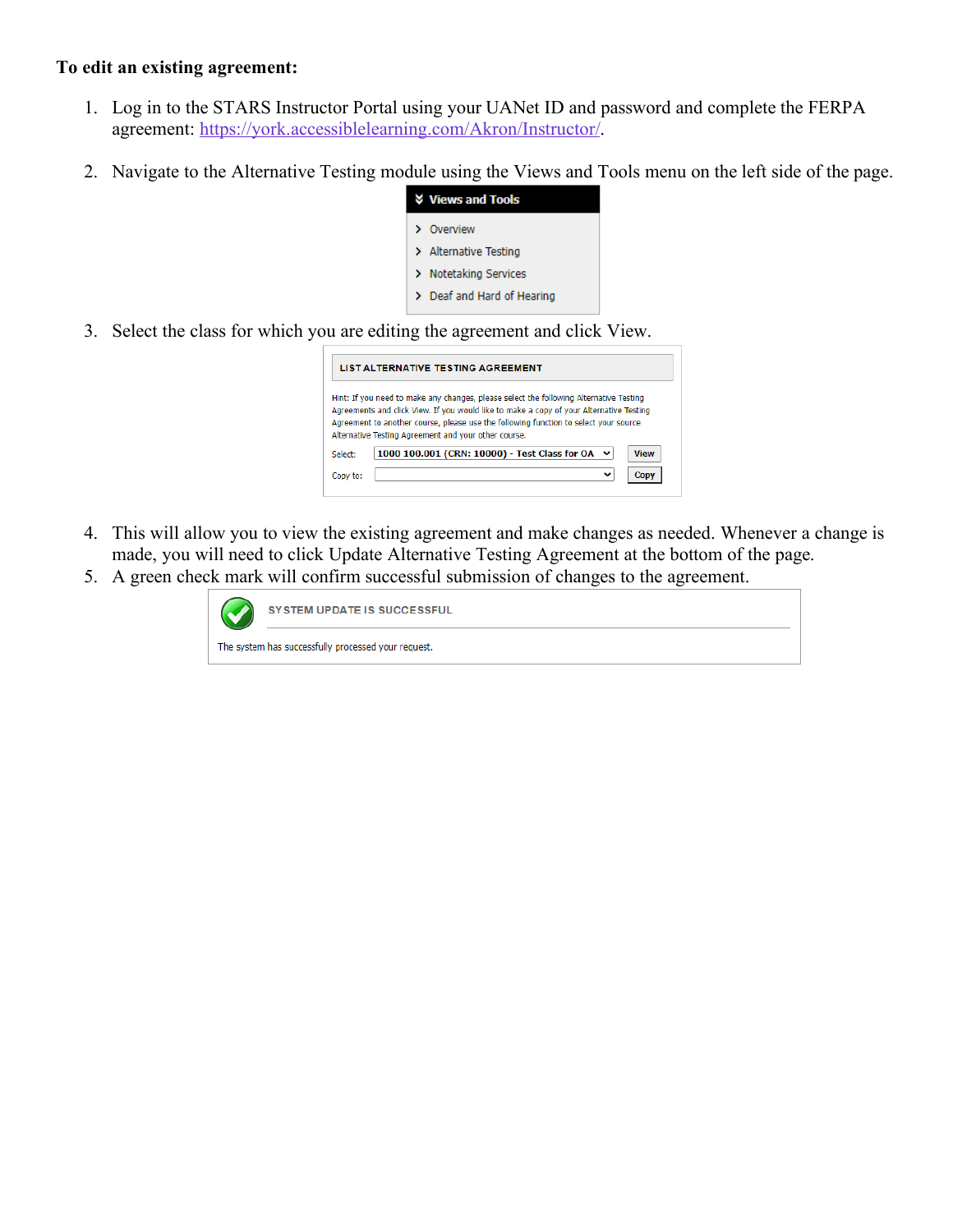#### **To copy existing agreements to other classes or different sections of the same class:**

- 1. Log in to the STARS Instructor Portal using your UANet ID and password and complete the FERPA agreement: [https://york.accessiblelearning.com/Akron/Instructor/.](https://york.accessiblelearning.com/Akron/Instructor/)
- 2. Navigate to the Alternative Testing module using the Views and Tools menu on the left side of the page.

|   | <b>V</b> Views and Tools   |
|---|----------------------------|
|   | > Overview                 |
|   | > Alternative Testing      |
| ≻ | Notetaking Services        |
|   | > Deaf and Hard of Hearing |
|   |                            |

3. In the List Alternative Testing Agreement box, select the class of the agreement you want to copy in the first drop-down box. Then select the class you want the existing agreement copied to in the second dropdown box.

| <b>LIST ALTERNATIVE TESTING AGREEMENT</b> |                                                                                                                                                                                                                                                                           |  |
|-------------------------------------------|---------------------------------------------------------------------------------------------------------------------------------------------------------------------------------------------------------------------------------------------------------------------------|--|
|                                           | Hint: If you need to make any changes, please select the following Alternative Testing<br>Agreements and click View. If you would like to make a copy of your Alternative Testing<br>Agreement to another course, please use the following function to select your source |  |
|                                           | Alternative Testing Agreement and your other course.                                                                                                                                                                                                                      |  |
| Select:                                   | 1000 100.001 (CRN: 10000) - Test Class for OA<br><b>View</b>                                                                                                                                                                                                              |  |

4. Click Copy to copy the agreement. A green check mark will confirm the agreement was successfully copied.

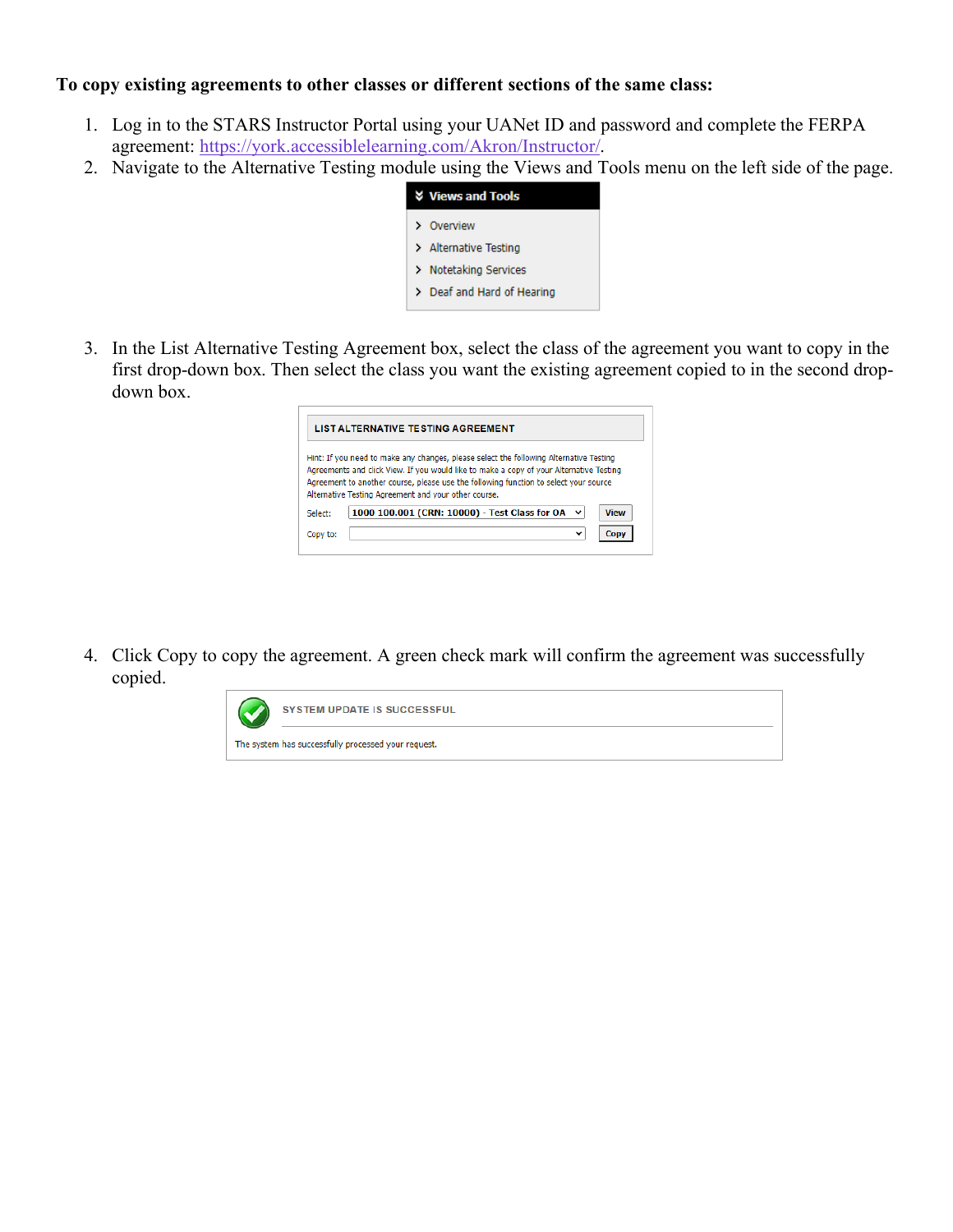# **Upcoming Exams**

Instructors can view upcoming exams that students have scheduled to take in their alternative testing location in Simmons Hall in the Alternative Testing module in the Instructor Portal in STARS. Instructors can view the details of each testing appointment and upload the exams for testing appointments in the Alternative Testing Module as well.

The list of upcoming exams scheduled by students will appear on the Alternative Testing module page. From this view, you will be able to view the general details of each request, like date, time, and student, as well as if the student's alternative testing location has approved the testing request.

| <b>SBJ</b> | <b>CRS</b> | <b>SEC</b> | <b>Student Name</b> | Type        | <b>Date</b> | <b>Time</b> | <b>Status</b>                                       |
|------------|------------|------------|---------------------|-------------|-------------|-------------|-----------------------------------------------------|
| 1000       | 100        | 001        | Zippy Roo           | <b>Test</b> | 04/08/2022  | 01:00 PM    | <b>Processing - View Detail</b><br>Exam Uploaded: 1 |
| 1000       | 100        | 001        | <b>Zippy Roo</b>    | <b>Test</b> | 04/22/2022  | 09:30 AM    | <b>Approved</b> - View Detail                       |
| 1000       | 100        | 001        | Zippy Roo           | <b>Test</b> | 05/06/2022  | 02:00 PM    | <b>Processing - View Detail</b>                     |

### **To view the full details of an upcoming exam:**

- 1. Log in to the STARS Instructor Portal using your UANet ID and password and complete the FERPA agreement: [https://york.accessiblelearning.com/Akron/Instructor/.](https://york.accessiblelearning.com/Akron/Instructor/)
- 2. Navigate to the Alternative Testing module using the Views and Tools menu on the left side of the page.

| <b>V</b> Views and Tools   |
|----------------------------|
| > Overview                 |
| > Alternative Testing      |
| > Notetaking Services      |
| > Deaf and Hard of Hearing |
|                            |

- 3. Select View Detail in the Status column of the upcoming exam.
- 4. This will allow you to view the full details of the test request. If any details are incorrect, please notify the student's alternative testing location, as specified in the letter of accommodation.

| <b>Exam Detail</b> |                                                       |                                                       |
|--------------------|-------------------------------------------------------|-------------------------------------------------------|
|                    | Student Name: Zippy Roo                               |                                                       |
|                    | School ID: 0000001                                    |                                                       |
|                    |                                                       | Course: 1000 100.001 - TEST CLASS FOR OA (CRN: 10000) |
|                    | Request Type: Test                                    |                                                       |
|                    | Campus Location: Main Campus                          |                                                       |
|                    |                                                       | Location: Not Specified                               |
|                    |                                                       | Date: 03/31/2022                                      |
|                    |                                                       | Time: 10:15 AM                                        |
|                    | Standard Length of Exam (Specified 60<br>by Student): |                                                       |
|                    |                                                       | Services Requested o 50% Time Extension (OA)          |
|                    |                                                       | o Testing in Distraction Reduced Space (OA)           |
|                    |                                                       | Status: Approved                                      |